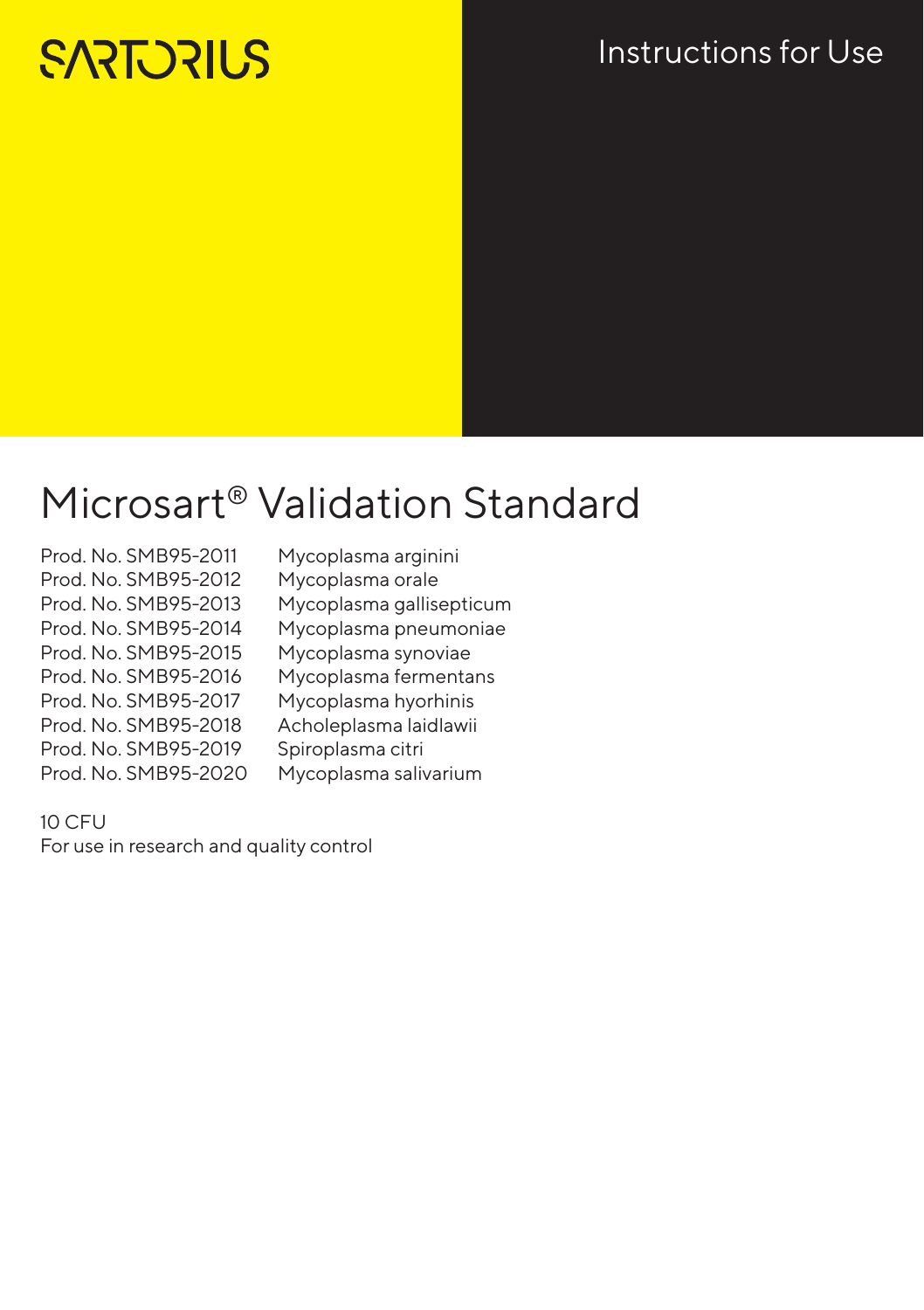Symbols

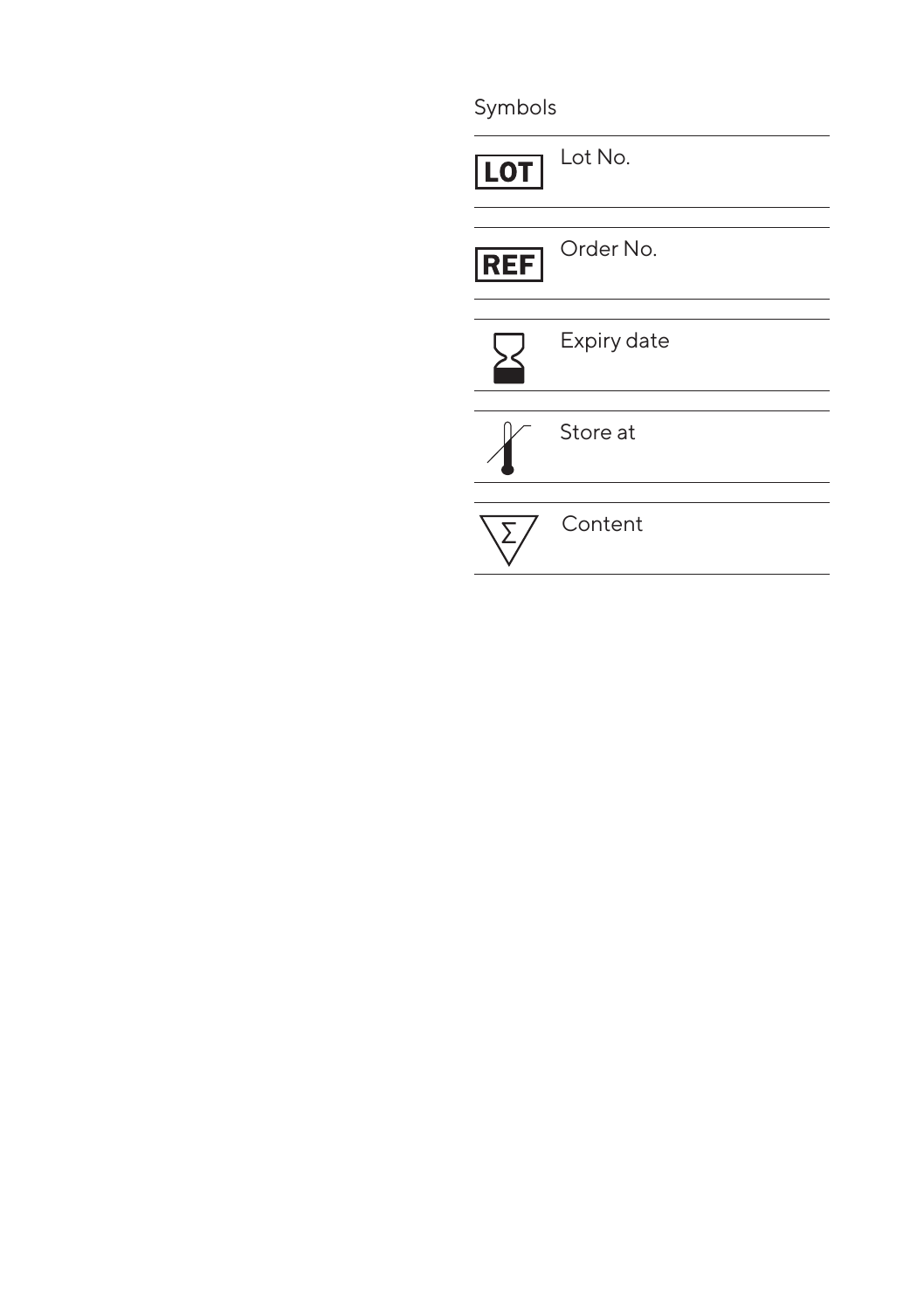# **Contents**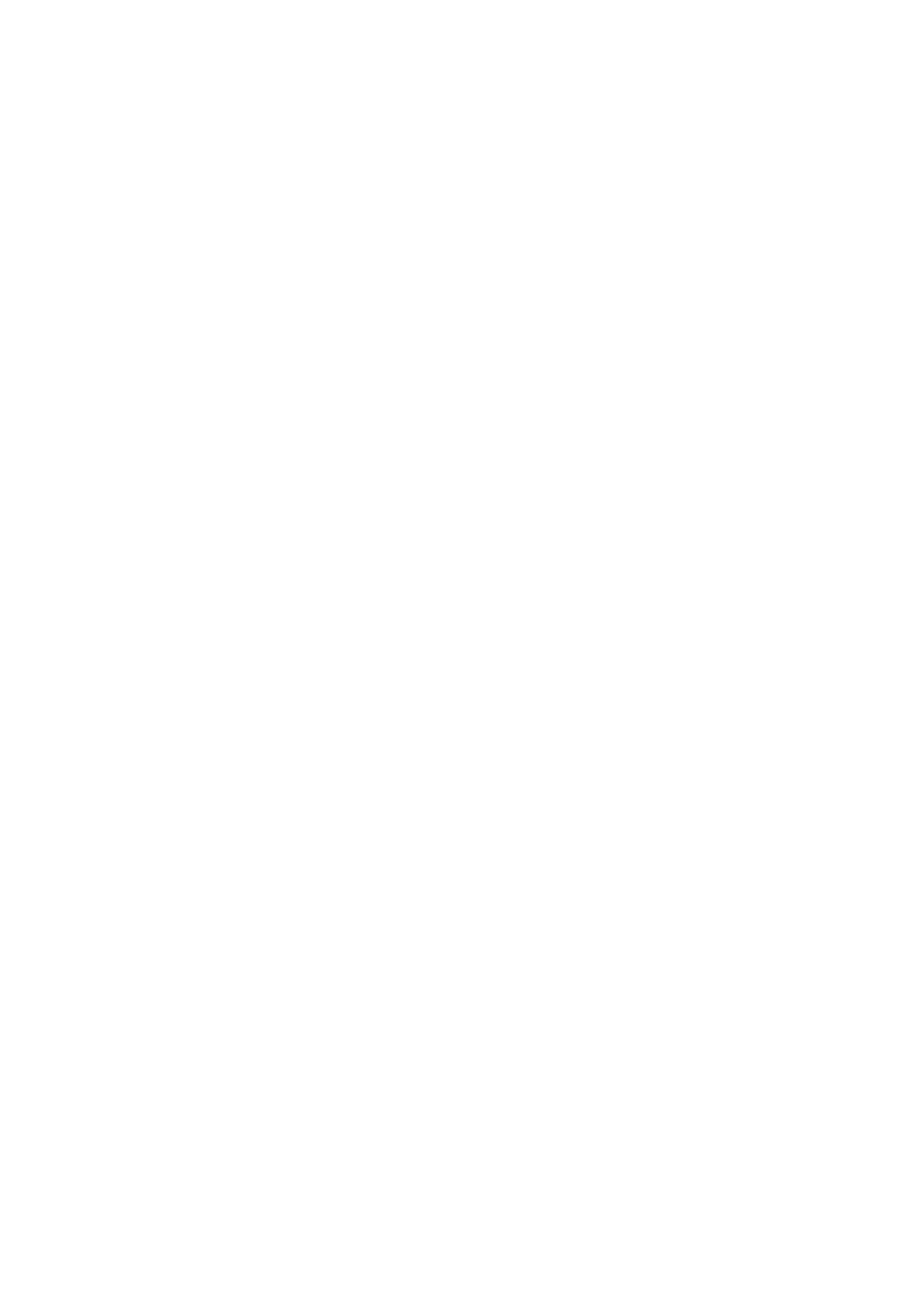## 1. Intended Use

Microsart® Validation Standard is used to validate the robustness and sensitivity of NAT-based mycoplasma detection methods in combination with cell cultures, cell culture media components, and cell culture-derived biologicals (e.g. Advanced Therapy Medicinal Products, ATMPs, such as cell autologous transplants), according to the European Pharmacopoeia 2.6.7 (EP 2.6.7 "Mycoplasmas").

### 2. Explanation of the Product

In a regulated environment, microbial detection can be extremely time-consuming if it relies on conventional culture methods. Rapid microbial tests such as NAT-based methods (e.g. PCR) are formally valid alternatives to traditional culture methods, only upon a comprehensive assay validation. In this regard, the EP 2.6.7 requires the validation of the test sensitivity and robustness with respect to the sample matrix and lab precision. In addition, the applied analytical method shall show a performance equal or higher than the compendial culture procedure. As culturing living mycoplasma for validation purposes represents a highly demanding when not impracticable task for most laboratories, safe and easy-to-use alternatives are needed.

Microsart® Validation Standards are inactivated and therefore non-infectious mycoplasma preparations. They are titrated to 10 Colony-forming Units/ml (CFU/ ml), the sensitivity limit indicated for NAT-based methods like PCR to replace the traditional culture method.

The mycoplasma used for the manufacture of Microsart® Validation Standard are low passage reference strains cultivated in culture broth (Hayflick and Frey medium), as described in EP 2.6.7. The cultures are harvested in the logarithmic growth phase to avoid a high ratio of dead mycoplasma particles, titrated in culture broth and plated on Hayflick and Frey medium for quantification based on CFU.

Each vial contains inactivated mycoplasma particles corresponding to 10 CFU. The relevant sample matrix can be added directly into the vial. The derived sample is expected to be tested positive by a valid NAT-based assay. The inactivated mycoplasma preparation cannot be used for the culture method. For maximal sensitivity, the mycoplasma DNA should be extracted prior to PCR. For this purpose, we developed Microsart® AMP Extraction (Sartorius Prod. No. SMB95-2003). For PCR, we recommend using Microsart® AMP Mycoplasma (SMB95-1001/ SMB95-1002), Microsart® ATMP Mycoplasma (Sartorius Prod. No. SMB95-1003/ SMB95-1004), or Microsart® RESEARCH Mycoplasma (Sartorius Prod. No. SMB95-1005/1006).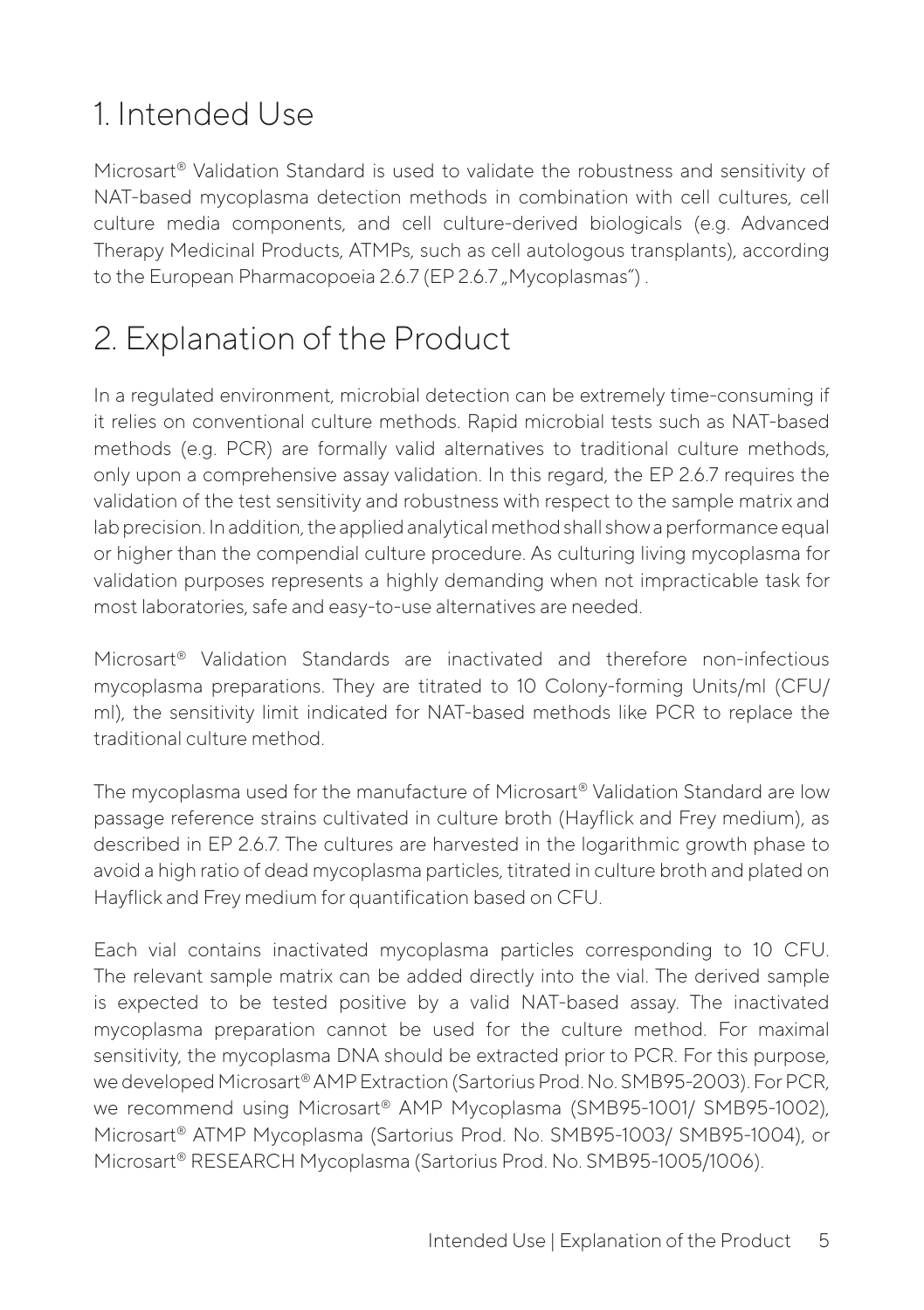### 3. Notes on the Test Procedure

- 1. This leaflet must be fully understood in order to successfully use Microsart® Validation Standard. Reagents should not be mixed with reagents from different lots but used as an integral unit. The reagents should not be used beyond their shelf life.
- 2. Any deviation from the described method can affect the results.
- 3. Inhibition of PCR may be caused by the sample matrix. Negative controls should be processed with the same sample matrix.
- 4. For each sample matrix, at least one negative control should be tested. Resulting Ct values can be compared to lot-specific Ct values specified in the respective Certitificate of Analysis.
- 5. Participation in external quality control programs, such as those offered by Minerva Biolabs GmbH (www.minerva-biolabs.com), is recommended.

### 4. Reagents

Each product contains 3 vials of mycoplasma particles as well as 2 vials containing the same carrier matrix as the mycoplasma vials for the preparation of corresponding negative controls. All components are lyophilized for maximal product stability. All particles have been inactivated prior to lyophilization. The expiry date of the unopened package is specified on the package label. The kit components are stored until use at +2 to +8 °C and should be used directly after rehydration. Storage at  $\leq$  -18 °C could interfere with product performance.

| Component<br>Label Information            | Order No.                 | Quantity               | Cap Color |
|-------------------------------------------|---------------------------|------------------------|-----------|
| Mycoplasma<br>Acholeplasma<br>Spiroplasma | SMB95-2011-<br>SMB95-2020 | $3 \times$ lyophilized | green     |
| <b>Negative Control</b>                   |                           | $2 \times$ lyophilized | white     |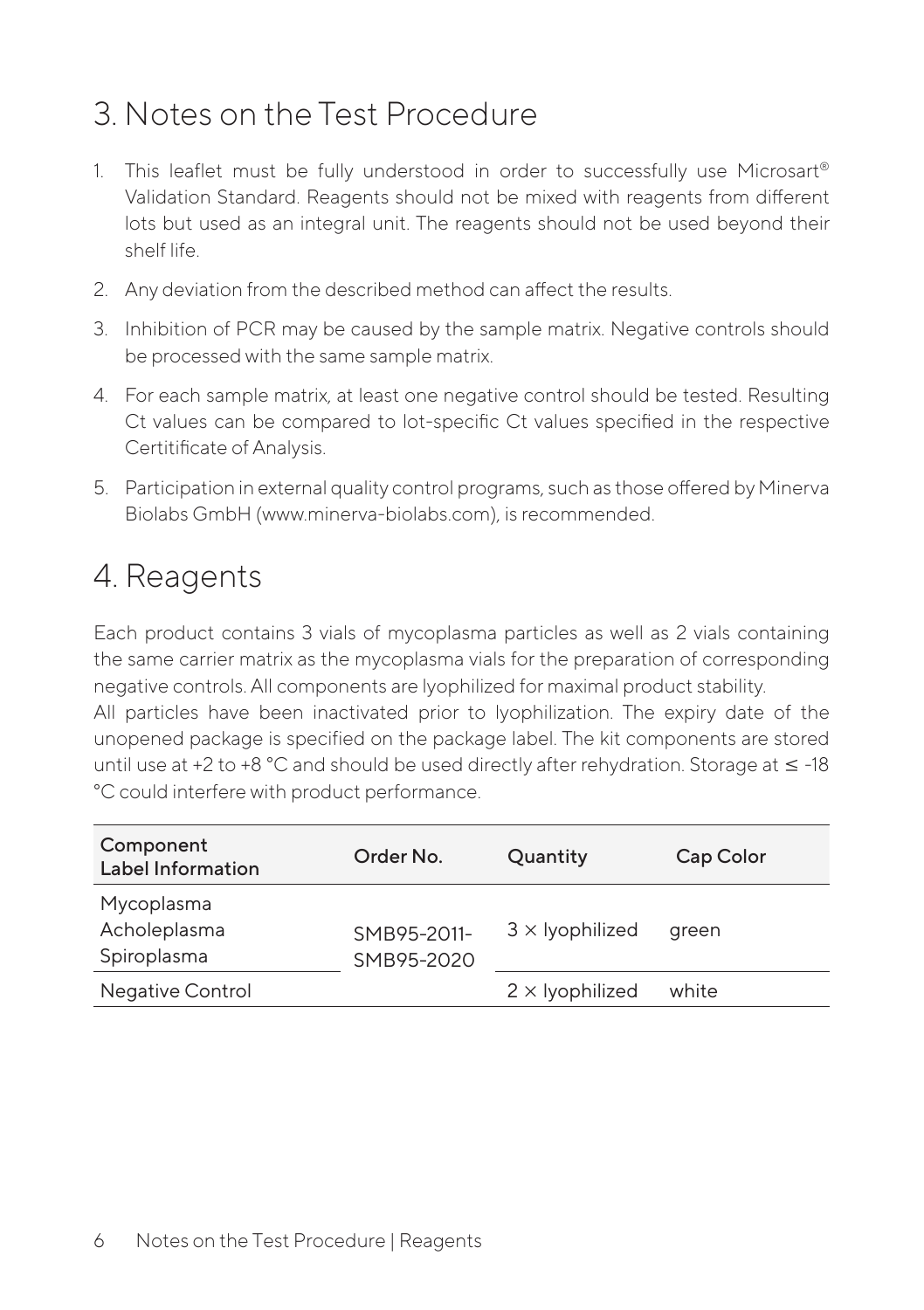# 5. Needed but not included

Microsart® Validation Standard contains the positive and negative preparations to perform the test. General industrial supplies and reagents, usually available in PCR laboratories are not included:

### Consumables

- **Laboratory gloves**
- PCR Clean™ (Minerva Biolabs, Prod. No. 15-2025) and PCR Clean™ Wipes (Minerva Biolabs, Prod. No. 15-2001)
- DNA-free PCR reaction tubes (PCR 8-SoftStrips with attached caps from Biozym are recommended: 0.1 ml Low Profile, Prod. No. 710975 and 0.2 ml High Profile, Prod. No. 710970)
- **DNA-free pipette filter tips**

### Equipment

- **PCR** cycler
- Microcentrifuge for 1.5 ml reaction tubes (Centrisart A-14, Prod. No. A-14-1EU)
- Vortex
- Rack for 1.5 ml tubes
- **Pipettes (Sartorius)** 
	- mechanical
		- 0.5 10 µl Sartorius Prod. No. LH-729020
		- 10 100 µl Sartorius Prod. No. LH-729050
		- 100 1000 µl Sartorius Prod. No. LH-729070
	- **•** or electrical
		- 0.2 10 µl Sartorius Prod. No. 735021
		- 10 300 µl Sartorius Prod. No. 735061
		- 50 1000 µl Sartorius Prod. No. 735081

For DNA extraction and PCR analysis, the following kits are required additionally:

- Mycoplasma DNA extraction system. We recommend the Microsart® AMP Extraction (Prod. No. SMB95-2003).
- Mycoplasma DNA PCR detection system. We recommend the Microsart® AMP Mycoplasma (Prod. No. SMB95-1001/1002), Microsart ATMP Mycoplasma (Prod. No. SMB95-1003/1004) or Microsart® RESEARCH Mycoplasma (Prod. No. SMB95- 1005/1006).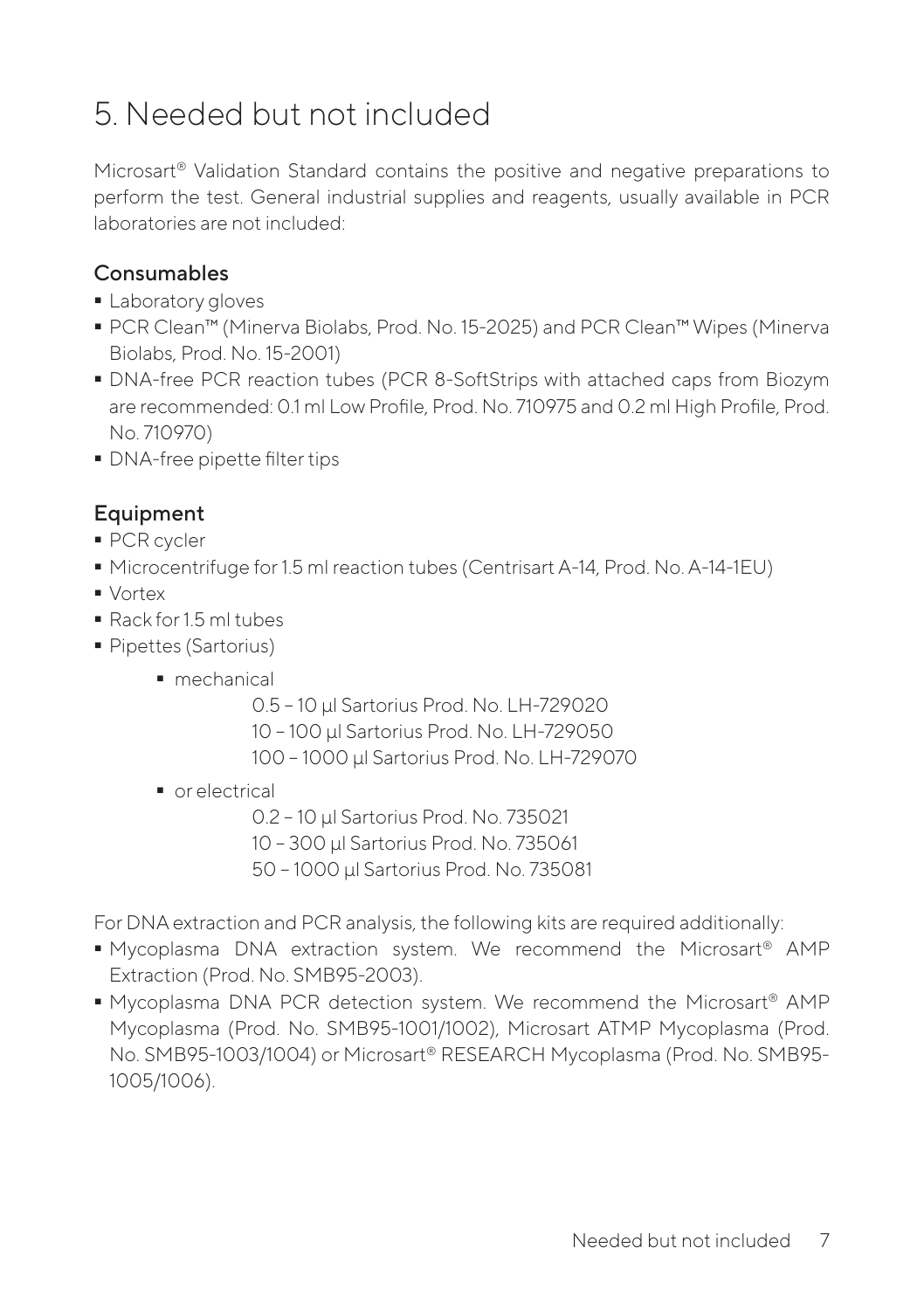# 6. Precautions

For in vitro use in research and quality control. This product should be used only by trained persons. All samples should be considered potentially infectious and handled at the local or national regulations. This product does not contain hazardous substances and may be disposed of according to local regulations.

# 7. Test Procedure

|    | Centrifuge the tube(s) briefly to collect the lyophilized material at the bottom. |
|----|-----------------------------------------------------------------------------------|
|    | 2. Add 1 ml of the sample matrix of interest to each vial.                        |
| 3. | Incubate for 5 min at room temperature.                                           |
|    | 4. Vortex for 10 sec and spin down for 5 sec.                                     |
|    | 5. Use the volume of sample required by the selected sample preparation kit.      |

5. Use the volume of sample required by the selected sample preparation kit. After DNA extraction, proceed to PCR.

All reagents and samples must be equilibrated to room temperature before use. It is highly recommended to perform suitable DNA extraction of the samples prior to PCR in order to reduce the risk of PCR inhibition and maximize sensitivity.

From a manufacturing point of view, the Negative Control vials contain exactly the same components (carrier matrix) as the Mycoplasma vials except for the mycoplasma particles. For a valid interpretation of the test results, the Negative Controls should be rehydrated with the sample matrix of interest and processed in parallel to the samples, in a suitable number of replicates.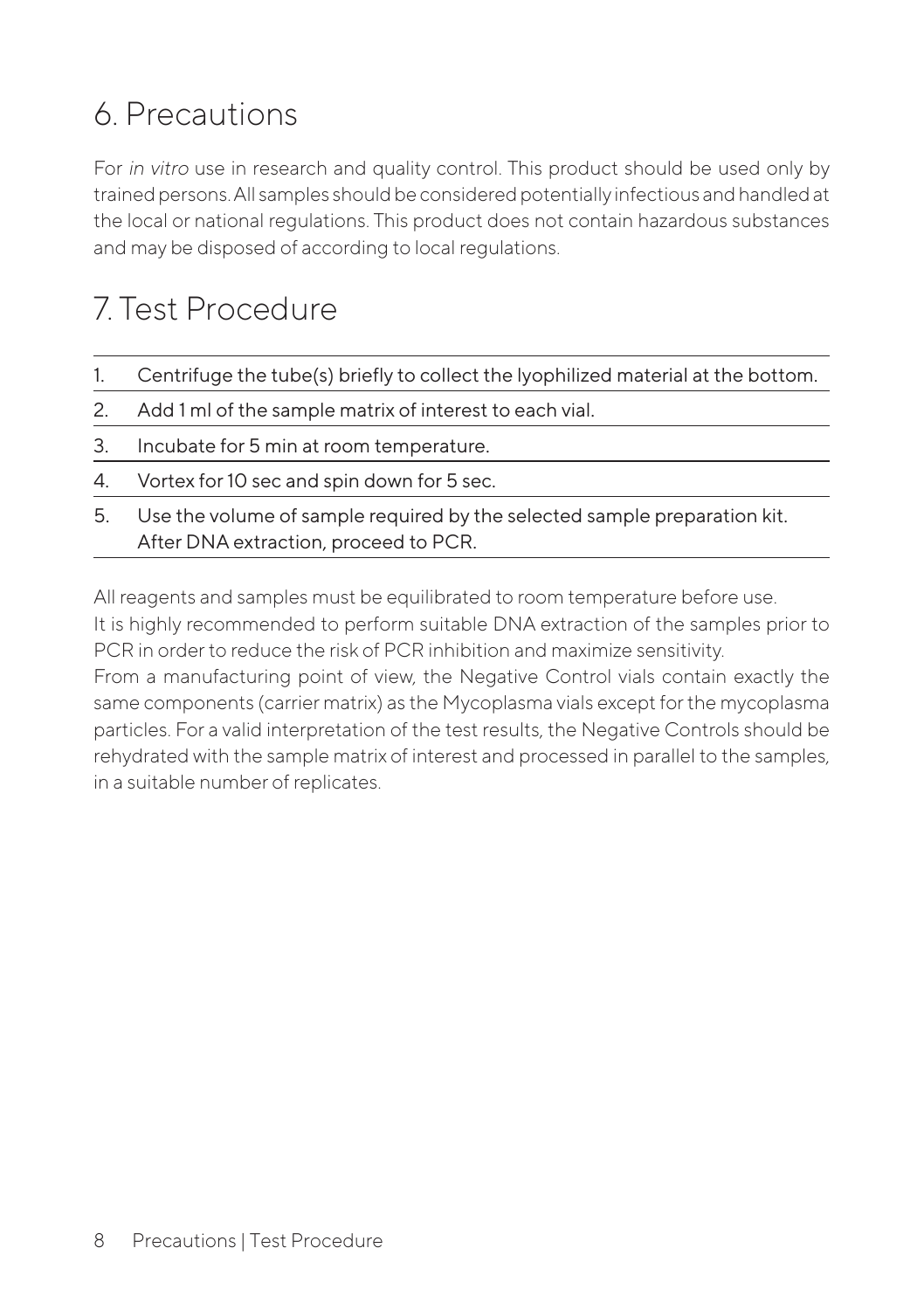### 8. Related Products

### Detection Kits for qPCR

| SMB95-1001/1002 Microsart <sup>®</sup> AMP Mycoplasma      | 25/100 tests |
|------------------------------------------------------------|--------------|
| SMB95-1003/1004 Microsart <sup>®</sup> ATMP Mycoplasma     | 25/100 tests |
| SMB95-1005/1006 Microsart <sup>®</sup> RESEARCH Mycoplasma | 25/100 tests |

#### Microsart® Validation Standard, 100 CFU / vial, 3 vials each (Mollicutes)

| SMB95-2051 | Mycoplasma orale      |
|------------|-----------------------|
| SMB95-2052 | Mycoplasma pneumoniae |

### Microsart® Calibration Reagent, 1 vial, 10<sup>8</sup> genomes / vial (bacteria, including Mollicutes)

| SMB95-2021 | Mycoplasma arginini      |
|------------|--------------------------|
| SMB95-2022 | Mycoplasma orale         |
| SMB95-2023 | Mycoplasma gallisepticum |
| SMB95-2024 | Mycoplasma pneumoniae    |
| SMB95-2025 | Mycoplasma synoviae      |
| SMB95-2026 | Mycoplasma fermentans    |
| SMB95-2027 | Mycoplasma hyorhinis     |
| SMB95-2028 | Acholeplasma laidlawii   |
| SMB95-2029 | Spiroplasma citri        |
| SMB95-2036 | Mycoplasma salivarium    |

#### \* except for Mollicutes

#### DNA Extraction

| SMB95-2001 | Microsart <sup>®</sup> ATMP Extraction (for bacteria and fungi) | 50 extractions   |
|------------|-----------------------------------------------------------------|------------------|
| SMB95-2003 | Microsart <sup>®</sup> AMP Extraction (for mycoplasma)          | 50 extractions   |
| SMB95-2002 | Microsart <sup>®</sup> AMP Coating Buffer                       | $20 \times 2$ ml |
| 56-0002    | Proteinase K**                                                  | 50 extractions   |

#### Vivaspin®

| VS0641 | Vivaspin <sup>®</sup> 6 Polyethesulfone 100,000 MWCO | 25 units  |
|--------|------------------------------------------------------|-----------|
| VS0642 | Vivaspin® 6 Polyethesulfone 100,000 MWCO             | 100 units |
| VS2041 | Vivaspin® 20 Polyethesulfone 100,000 MWCO            | 12 units  |
| VS2042 | Vivaspin® 20 Polyethesulfone 100,000 MWCO            | 48 units  |

#### PCR Clean™ \*\*

| 15-2025 | DNA Decontamination Reagent, spray bottle   | 250 ml     |
|---------|---------------------------------------------|------------|
| 15-2200 | DNA Decontamination Reagent, refill bottles | 4 x 500 ml |

### PCR Clean™ Wipes\*\*

| 15-2001 | <b>DNA Decontamination Wipes</b>          | 50 wipes     |
|---------|-------------------------------------------|--------------|
| 15-2002 | DNA Decontamination Wipes, refill sachets | 5 x 50 wipes |

\*\* Distributed by Minerva Biolabs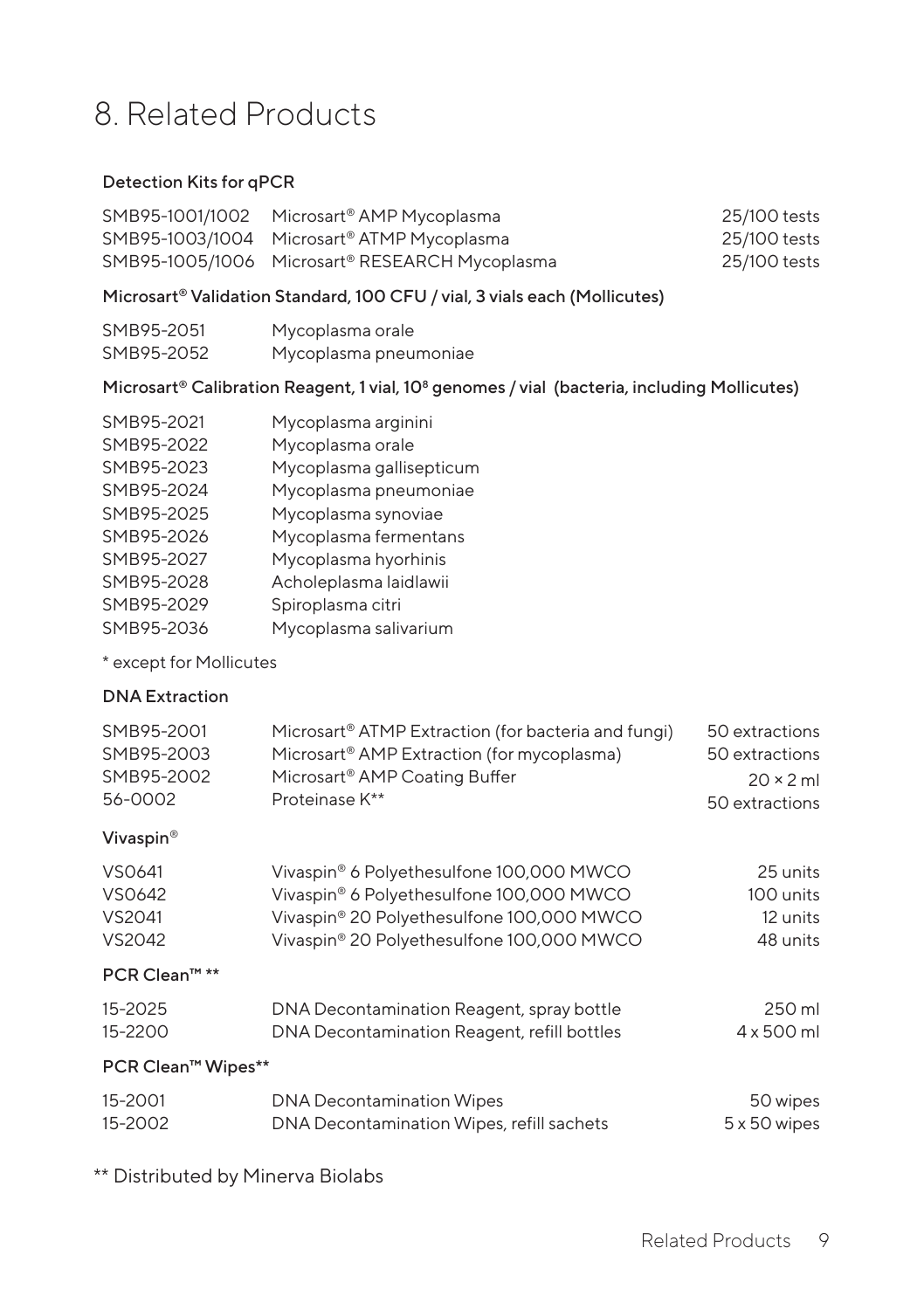### Limited Product Warranty

This warranty limits our liability for replacement of this product.

No warranties of any kind, express or implied, including, without limitation, implied warranties of merchantability or fitness for a particular purpose, are provided.

### **Trademarks**

Microsart is a registered trademark of Sartorius Stedim Biotech GmbH. PCR Clean is a trademark of Minerva Biolabs GmbH.

Last technical revision: 2019-05-14